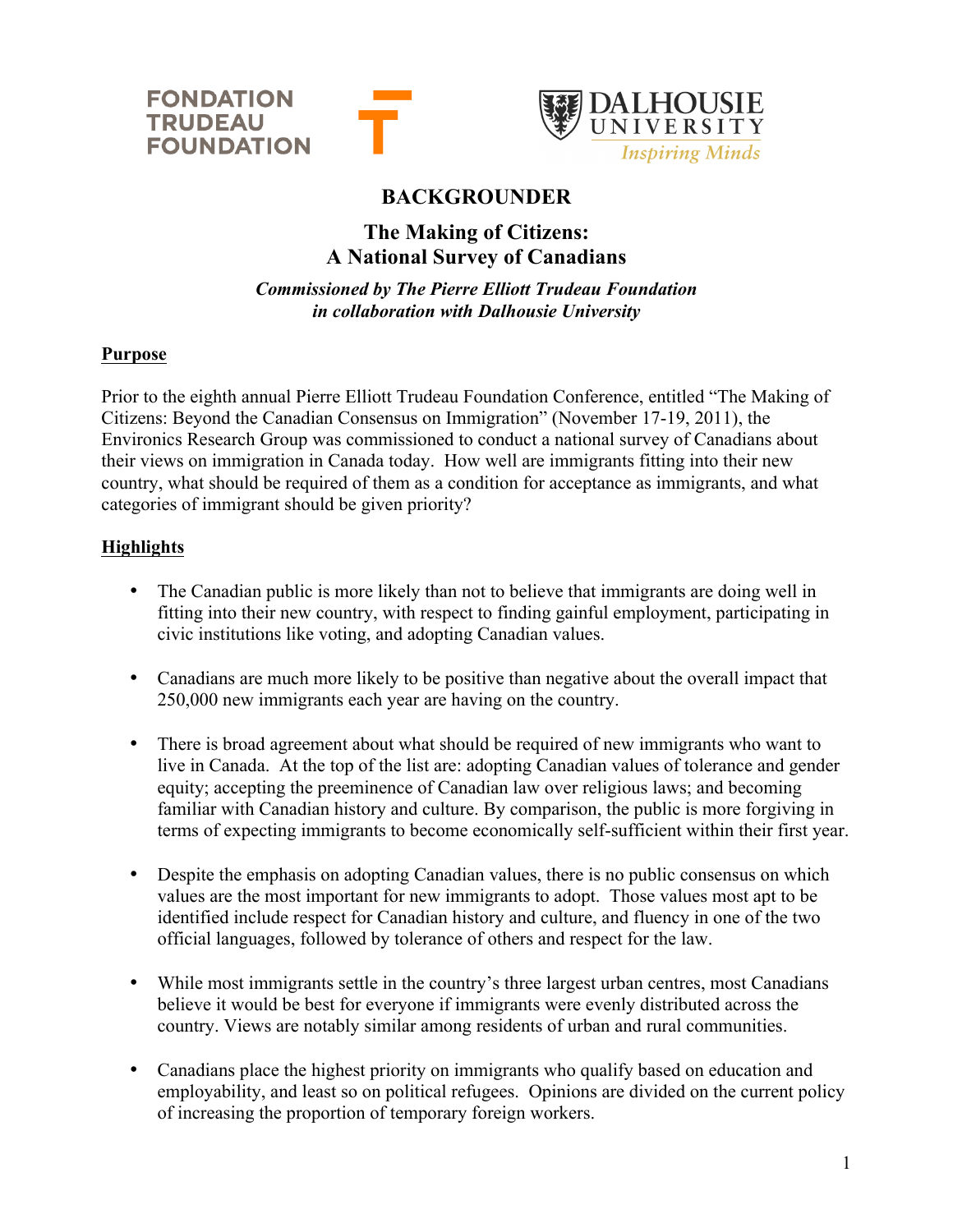• The opinions of immigrants surveyed are notably similar to those of native-born Canadians. The group that stands out clearly in holding a negative view of immigrants is the small proportion of native-born Canadians who believe that immigration is making Canada a worse place.

## **Research Findings in Detail**

#### **INTEGRATION OF IMMIGRANTS**

*1. How well do you think that immigrants coming to Canada are fitting in, with respect to: a) finding jobs and gainful employment; b) participating in civic institutions; and c) adopting Canadian values and ways of living?* 

Canadians are more likely than not to believe that immigrants are succeeding in settling into their adopted country. Modest majorities believe they are doing well in finding jobs and gainful employment (59%), participating in civic institutions (like voting and volunteering) (57%), and adopting Canadian values and ways of living (55%), although few say they are doing "very well" as opposed to "generally well." Sizeable minorities disagree with this viewpoint, although less so in the case of civic participation as one in six (15%) are unable to offer an opinion.

Attitudes about this issue vary somewhat across the country. Across the three areas of integration, the most positive assessments are given by Atlantic Canadians and residents under 30 years of age. In terms of finding gainful employment, success is most widely mentioned by residents of the Prairie provinces, and least so by those living in Ontario and Quebec and by allophones and immigrants themselves. In terms of civic participation, positive assessments are most widespread among Quebecers and least so in the Prairie provinces. In terms of adopting Canadian values and ways of life, immigrants are most likely to be seen as fitting in by Canadians with a university degree, while those least apt to share this view live in Ontario and rural Canada.

## *2. Do immigrants who come to Canada do so with the hope of making Canada little more like where they came from, in terms of values and cultural practices?*

A majority of Canadians believe that immigrants coming to this country aspire to maintain at least some of their values and cultural practices, and in doing so make their new country a bit more like home. More than half strongly agree (14%) or agree (43%) with this viewpoint, compared with four in ten who disagree (32%) or strongly disagree (7%).

Agreement with this perspective is most widespread in Manitoba and Saskatchewan, and among those with the lowest levels of education. Agreement is least evident in Quebec (especially in Montreal), among urban Canadians more generally, and among those with more education.

## *3. On balance is the effect of 250,000 immigrants coming to Canada each year making the country a better or worse place?*

Canadians are much more positive than negative about the overall impact of immigration on the country. By a three to one margin, the public says that immigration is making Canada a better place (47%) rather than a worse place (16%), while the remainder says it is not making a difference either way (29%) or is unable to offer a definitive response (8%).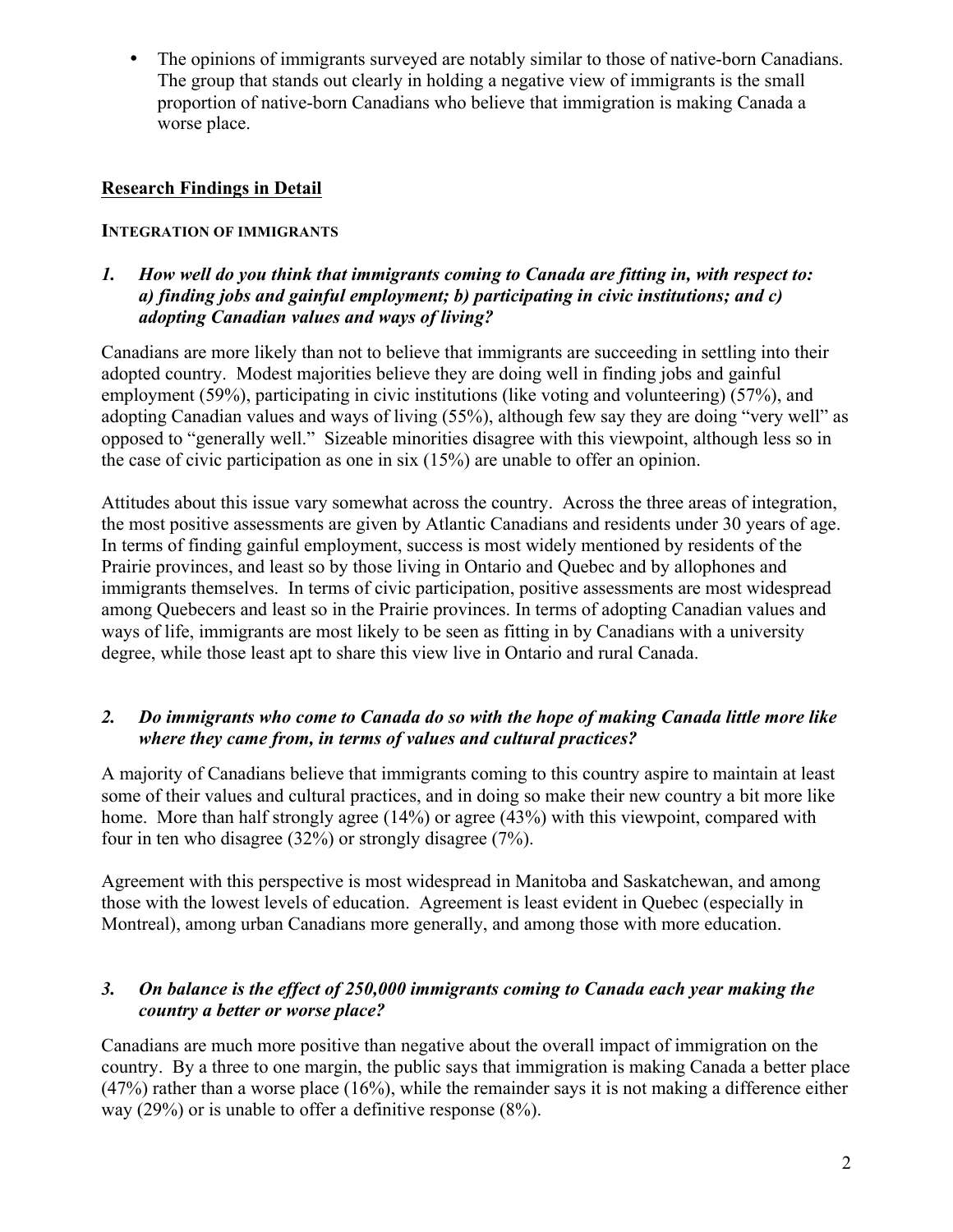Opinions on this question vary noticeably across the population. A positive view of the impact of immigration is most clearly expressed by residents of Toronto and Vancouver, as well as among Canadians with higher levels of education, allophones and immigrants themselves. This perspective is least apt to be shared by residents of Manitoba, those without a high school diploma, and nativeborn Canadians who do not know any immigrants.

No more than one in five from any group says the impact of immigration has made the country a worse place. However, this minority stands out as having the most negative perspective on immigrants and immigration across most of the issues covered in this survey.

## *4. What should immigrants be expected to do a condition to being accepted into the country?*

The survey asked Canadians about whether each of seven specific requirements should apply as conditions for immigrants to be accepted into the country. In each case a clear majority believes the requirement should apply, although the size of this majority varies considerably. Virtually all Canadians believe new immigrants should be required to adopt Canadian values of tolerance of others and gender equity (97%), and close to nine in ten feel the same way about accepting the preeminence of Canadian law over any religious laws (89%) and becoming familiar with Canadian history and culture (88%).

Almost eight in ten say immigrants should be required to raise their children as Canadians (79%), should be fully fluent in either English or French (78%) and should make an effort to create ties with non-immigrants outside their own ethnic group (77%). By comparison, just six in ten (59%) believe immigrants should be required to become economically self-sufficient within their first year.

Views are similar across the country, but Quebecers are most likely to emphasize fluency in English or French and creating ties with non-immigrants, while residents of Ontario and BC are most apt to mention the importance of accepting the preeminence of Canadian law.

## *5. What do you consider to be the Canadian values most important for immigrants to learn and adopt when they move to this country?*

When asked (unprompted, without response options provided), Canadians identify a number of values they consider to be important for new immigrants to adopt when they settle in this country. At the top of the list are respect for Canadian history and culture (28%) and fluency in one of the country's two official languages (26%). Other common values identified include tolerance for others (19%), respect for the law (17%), respect for religion (9%), the importance of assimilation (9%), gender equality (7%), a healthy work ethic (5%), and democracy/freedom/peace (5%). One in six (16%) could not identify any particular Canadian values they consider to be important for new immigrants to adopt.

Opinions about important Canadian values are strikingly consistent across the population, with only minor variations. Language fluency is somewhat more apt to be emphasized by British Columbians, low income Canadians and those 60 years and older. Respect for history and culture is most widely mentioned by those 45 and older, while respect for other religions is a bit more prominent in Quebec. It is Atlantic Canadians and Canadians under 45 who are least apt to identify any important values. Perhaps most notable is the fact that opinions about important values are essentially the same among native-born Canadians and immigrants themselves.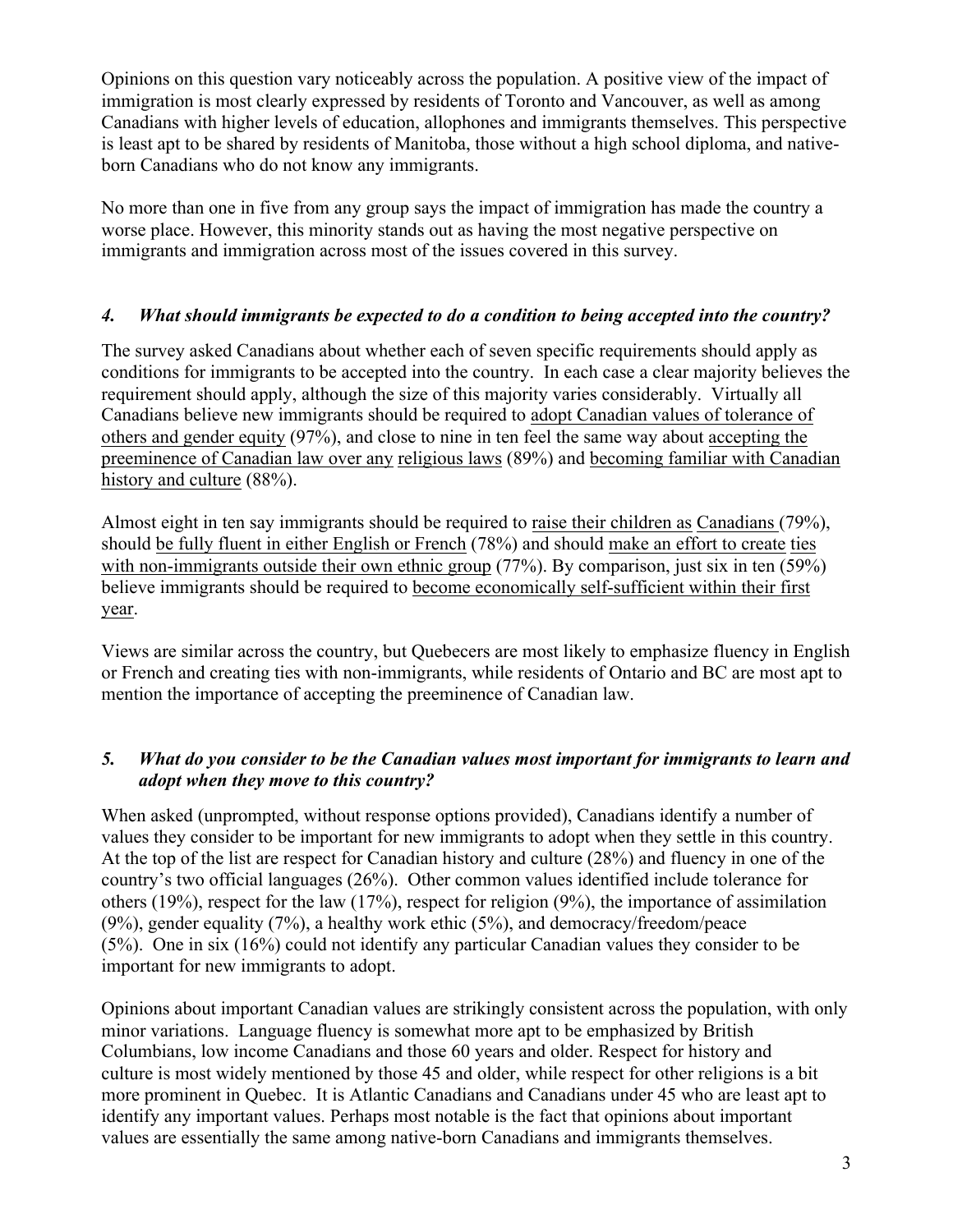#### **URBAN VERSUS RURAL SETTLEMENT**

#### *6. Is the current pattern of most immigrants settling in the country's biggest cities best for everyone, or would it be better if immigrants were more evenly distributed across the country?*

Survey respondents were told that most immigrants coming to Canada settle in the biggest cities of Montreal, Toronto and Vancouver. Only one in six (15%) agrees that this settlement pattern is the best approach, compared with three-quarters (74%) who say that it would be better if immigrants were more evenly distributed across the country. Another 10 percent are unable to offer an opinion.

A preference for having immigrants more evenly distributed is the dominant view across the country, although it is most widespread in Manitoba (87%) and less so among Vancouver residents (64%) and Canadians 30 to 44 years of age (68%). Residents in the country's largest urban centres are only marginally more supportive of the current pattern (19%) of immigrant settlement compared with those living in smaller communities (13%). There is no difference in the perspectives of native-born Canadians and immigrants.

## **IMMIGRATION CATEGORIES**

#### *7. What priority should be placed on accepting new immigrants from specific categories?*

Few Canadians are likely to be familiar with categories under which immigrants are accepted into the country, or the proportion that is currently accepted under each category. But they can and do express opinions about the priority that should be placed on each class, when specifically prompted.

Economic Class. Of the three current categories, the public is most likely to say that a higher priority should be placed on immigrants who qualify based on education and employability (51%), with most of the remainder indicating that this should remain the same priority as now (42%); only four percent maintain that this category should be a lower priority. The emphasis given to this class of immigrants is somewhat stronger among immigrants, Canadians living in major urban centers, men, those 60 years and over, and those with higher levels of education and income. Least apt to share this view are residents of Atlantic Canada and Quebec.

Family Class. One-third (35%) believe Canada should give higher priority to accepting immigrants who have family members living in Canada, with the remainder indicating the same priority (55%) or a lower priority (8%). Views on this question are similar across the country, but a higher priority is somewhat more likely to be indicated by Quebecers and immigrants, and least so by Vancouverites. No more than 12 percent from any group advocates lowering the priority on accepting immigrants in the family class.

Refugee Class. Three in ten Canadians (30%) say the country should place a greater priority on accepting political refugees, compared with 45 percent who say the priority should remain as now, and another one in five (21%) who believe the priority should be lower. Support for increasing the priority placed on this class is most evident in Alberta, among Canadians with a university degree, among those 18 to 29 years of age, and among native-born Canadians with immigrant friends and family. In contrast, those most likely to advocate lowering the priority include Canadians without a high school diploma, those 60 and over, and immigrants themselves.